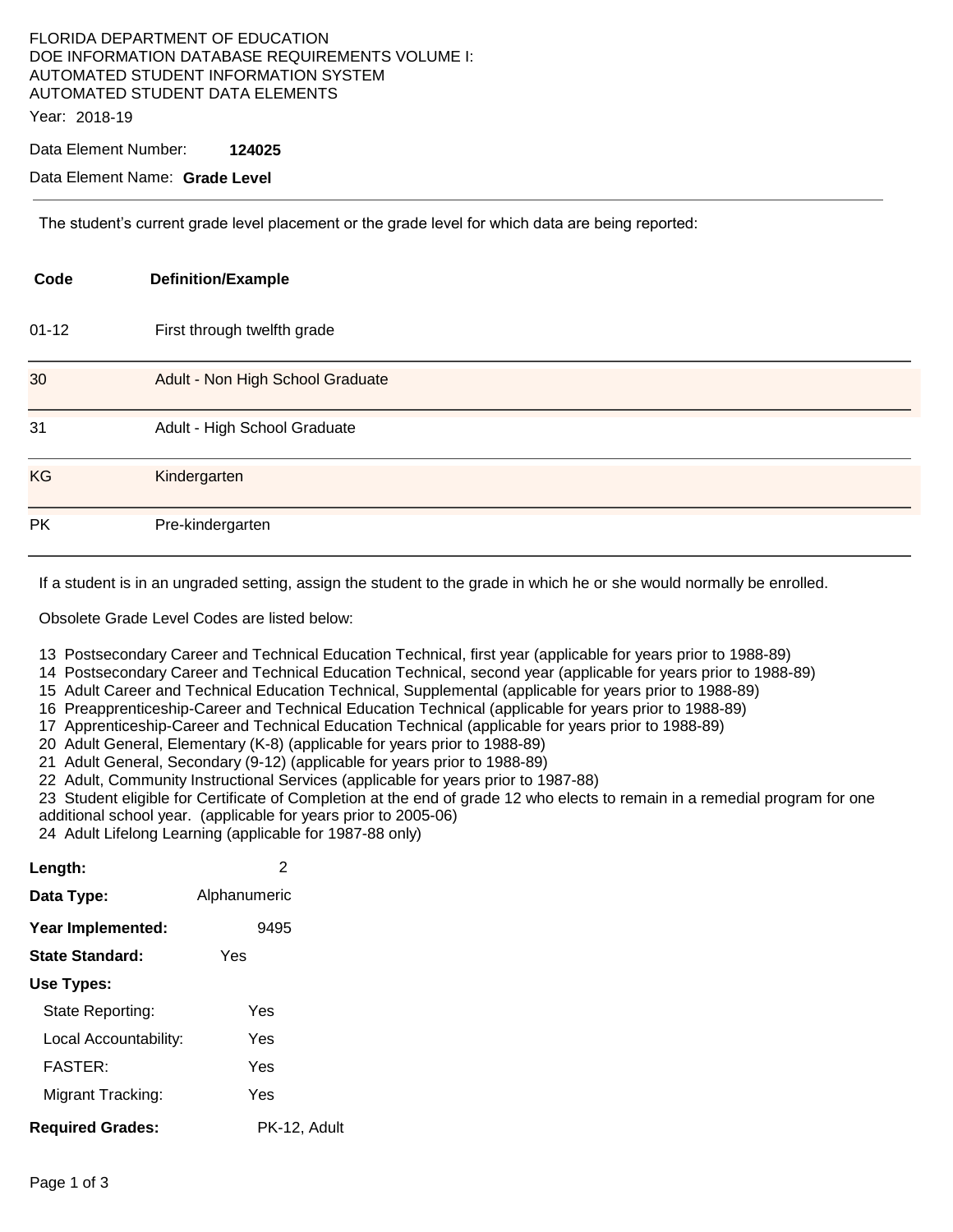## Data Element Number: **124025**

## Data Element Name: **Grade Level**

#### **Programs Required:**

All Programs

Workforce Development

# **Formats Required:**

Career and Technical Education Student Course Schedule DB9 16x

Industry Certification

McKay Prepayment Verification DB9 61x

Prior School Status / Student Attendance DB9 55x

Student Course Schedule DB9 14x

Student Course Transcript Information DB9 39x

Student Demographic Information DB9 13x

Student Discipline/Resultant Action DB9 19x

Student End of Year Status DB9 17x

WDIS Adult General Education Student Course DB9 48x

WDIS Career and Technical Education Student Course Schedule DB9 47x

WDIS Student Demographic Information DB9 46x

WDIS Student End of Term Status DB9 50x

### **Surveys Required:**

- Survey 8 Yes
- Survey 1 Yes
- Survey 2 Yes
- Survey 3 Yes
- Survey 4 Yes
- Survey 5 Yes
- Survey 6 Yes
- Survey 9 Yes
- Survey A Yes
- Survey B Yes
- Survey C Yes
- Survey D Yes
- Survey F Yes
- Survey W Yes
- Survey S Yes
- Survey G Yes
- Survey X Yes

#### **Appendixes:**

None